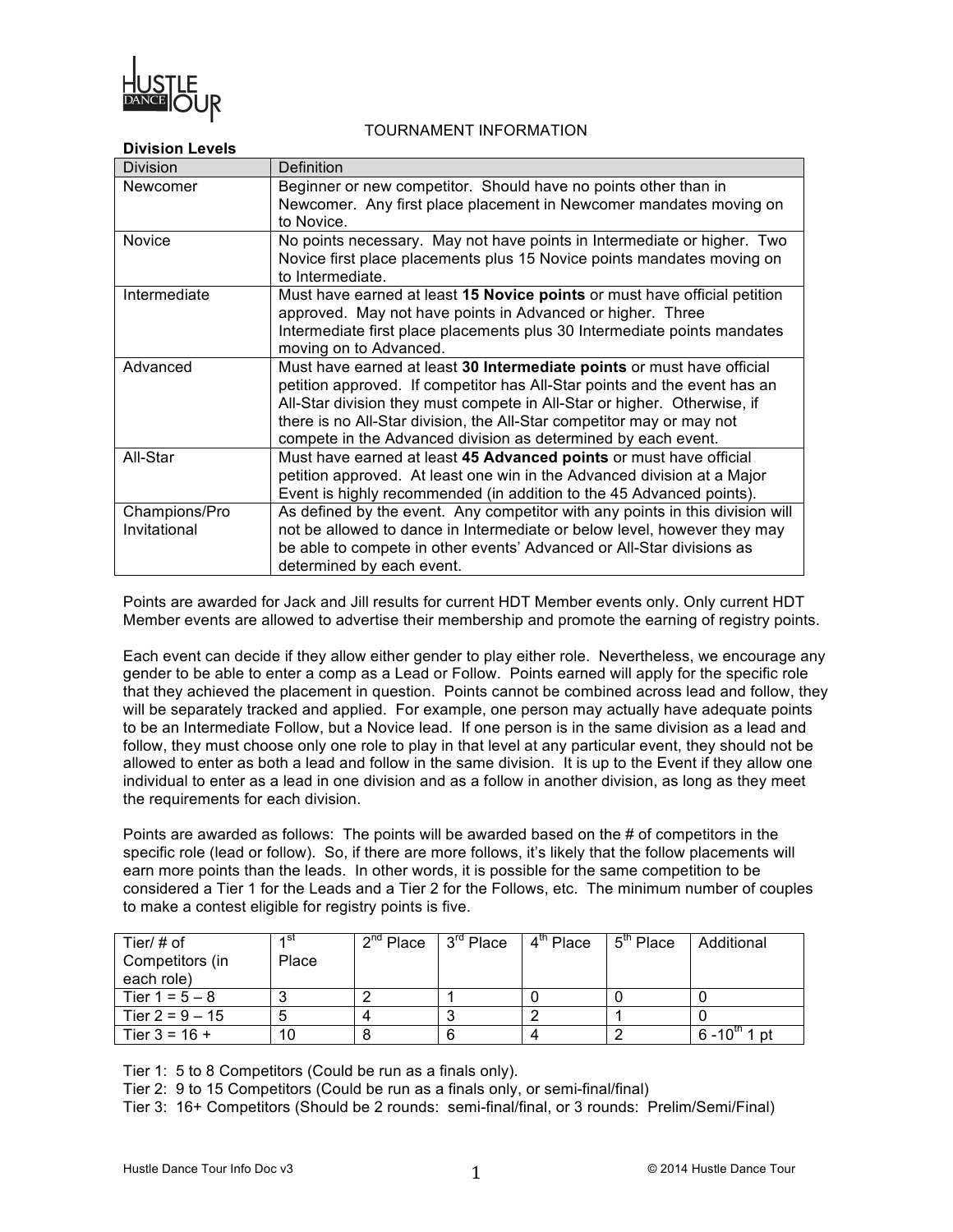

If a competitor places twice in a division (in the event of uneven lead/follow finalists), that competitor will only earn points for the higher placement.

For events that combine divisions (i.e., Novice/Intermediate), points will be tracked for all contestants in the lower of the two divisions.

If there is an "All-American," other multi-level J&J, or an alternatively-labeled competition, registry points will not be awarded unless previously approved on a case-by-case basis by the HDT committee prior to the event.

The event director is responsible to report the results of Jack and Jill competitions to the HDT within 7 days after the completion of the competition. However, any events in December must report the results of the Jack and Jill competitions to the HDT within 48 hours of the completion of the competition. They must report this information using the official printed HDT forms either scanned or mailed, or online (when available). All relevant information must be completed including, but not limited to, how many total contestants were in each division and role, each entrants name and information, placements, finalists, etc. Event directors are also responsible for informing contestants of the point structure. Points are not entered into the registry until the event director submits the full reports and pays the fee.

#### **Petitions**

For 2014, the HDT launch year, highly-trained and experienced dancers may be able to start at an Intermediate or Advanced level if they have received approval by a Hustle professional dance instructor that is very familiar with their ability and skills. Use the General Skill Level Description below to help decide the appropriate level. For 2015 and beyond all new competitors in the Hustle Dance Tournament start in either the Newcomer or Novice Level and must earn points to graduate to the next level. Or, experienced dancers may ask an official HDT Member Instructor to complete one of two petitions on their behalf—either the *One-time Event Specific Petition* or the *Permanent Petition.*

#### **General Skill Level Description**

As a guide, the following patterns and technique are characteristic MINIMUMS of each level. They are not strict rules, nor are they limiting criteria. A Newcomer and Novice can include Intermediate/Advanced characteristics in their dance, etc.

Newcomer: Any new competitor may start here, but experienced and skilled dancers should start in Novice.

Novice: Any new competitor may start here.

Intermediate:

- All Core patterns or Full Bronze of a widely-accepted syllabus (IHDA, May I Have This Dance, DanceVision, etc)
- Perfect 3-count Hustle timing
- Momentum control--no push pull
- Smooth transitions and smart amalgamations
- Free spins
- Balanced turns and spins at least 75% of the time
- Wrap variations
- Simple traveling moves such as Continuous Grapevine and Diva Walks
- Double right turns such as Spanish Turns and Barrel Rolls
- Syncopated Vegas
- Syncopated Wrap
- Common acceptance from many currently classified Intermediate dancers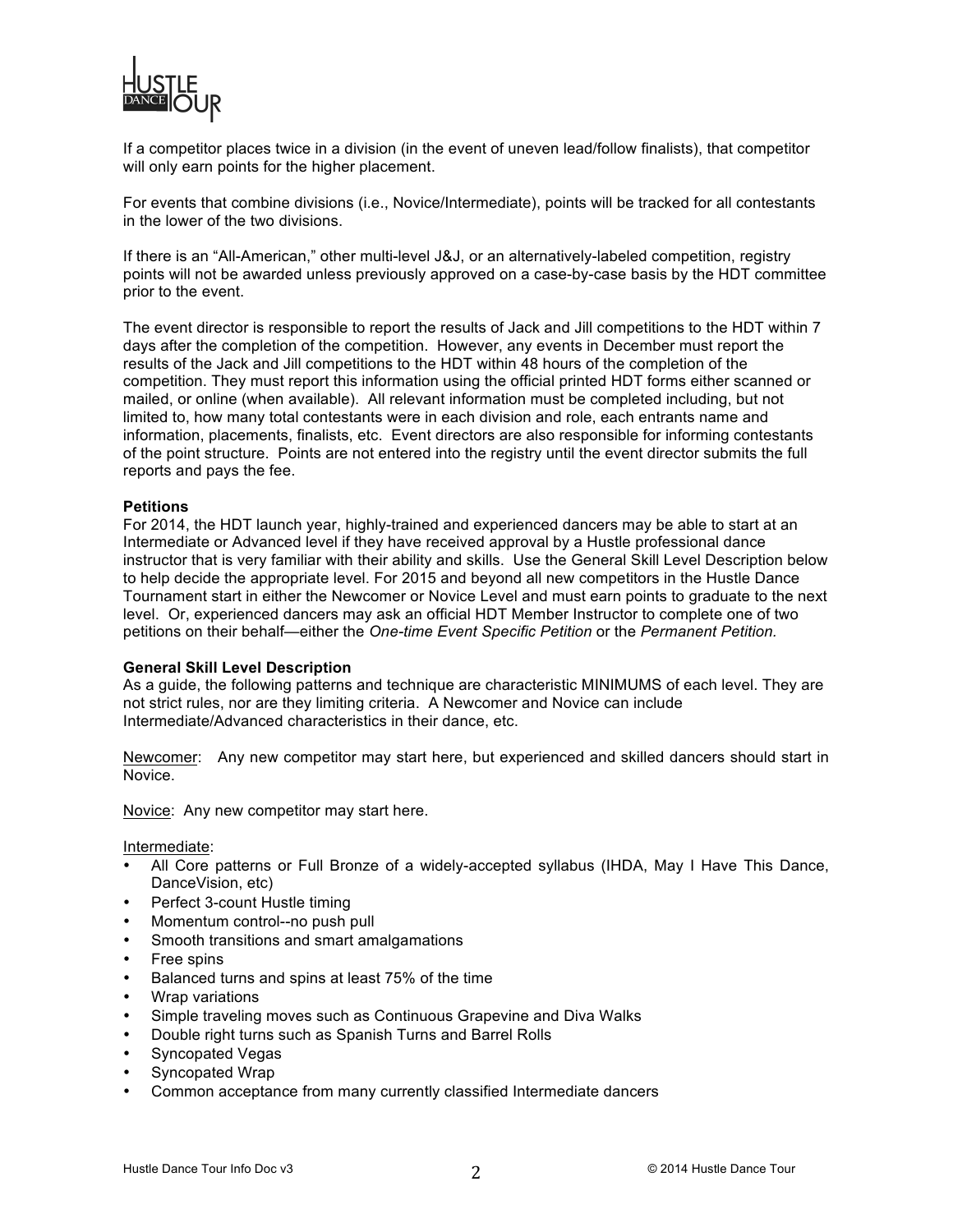

#### Advanced:

- All from Intermediate
- Several traveling patterns
- Extended rhythm patterns
- **Extended turn patterns**
- Syncopated footwork
- Ronde and similar embellishments
- Playful patterns such as Circling Wrap Diva Walks, Arm Bar
- Polished posture, poise, carriage, and styling (look like a pro)
- Efficient, effective, and refined frame and connection. (feel like a pro)
- Common acceptance from many currently classified Advanced dancers.

All-Star (We will not offer an All-Star division until a larger community of highly skilled hustle dancers has developed):

- All from Advanced
- Acceleration/deceleration
- Timing variations amalgamated smoothly with standard timing
- Musicality (hitting breaks, accents, expressing to different rhythms, melody, and instrumentation)
- Dynamic movement using height, width, length, rotation
- Continuous turns
- **Blind moves**
- Open visual partnering
- Seamless integration of influences of other dances intertwined with a majority Hustle. (Salsa/Latin, WCS, Ballroom, etc)
- Poses
- **Tricks**

# **Absolute Characteristics of Hustle**

- Three-count patterns (or multiples of 3). Timing of &123, &123&456, or 12&3, 12&345&6, must be done the majority of the time.
- Should include several Hustle patterns from popular syllabi such as IHDA, DanceVision, or May I Have This Dance. Every dance should include patterns such as: Cross Body Lead, Throwout-Return, Shadow Cross Body Lead Turn, NY Walks, etc.
- No "Push-Pull" connection
- For &123 timing, the most distinct lead is usually on the "a2" as the lead gives the follow direction and rotation. For 12&3 timing, it's on the "a1."
- The "&" step should not be a catch of momentum but should be more of a controlled punctuation.

## **Encouraged Characteristics (not mandatory)**

- Arm-styling should trend towards contemporary styling and reflect the social dance nature of J&J. The dramatic and performance arm styling in classic hustle for leads and follows is not a necessary element, although a dancer may choose to use classic arm styling. In any event, arm and hand movement should be connected to, and an outflow of, body movement. It should come across as natural as opposed to "placed." Variance and different stylings should be encouraged according to whatever feels natural and is appealing to the dancers and audience. This can be feminine, macho, sultry, elegant, gritty, etc.
- Syncopations, extended rhythms, and pattern variations are desirable as long as they are successful within the partnership and done for musical expression.
- Musicality is highly encouraged. Matching your Hustle dancing to the various rhythms, accents, breaks, melody, lyrics, and mood of the song is magical.
- Add dynamic movement to enhance your patterns including level changes, width, length, rotation, and progression.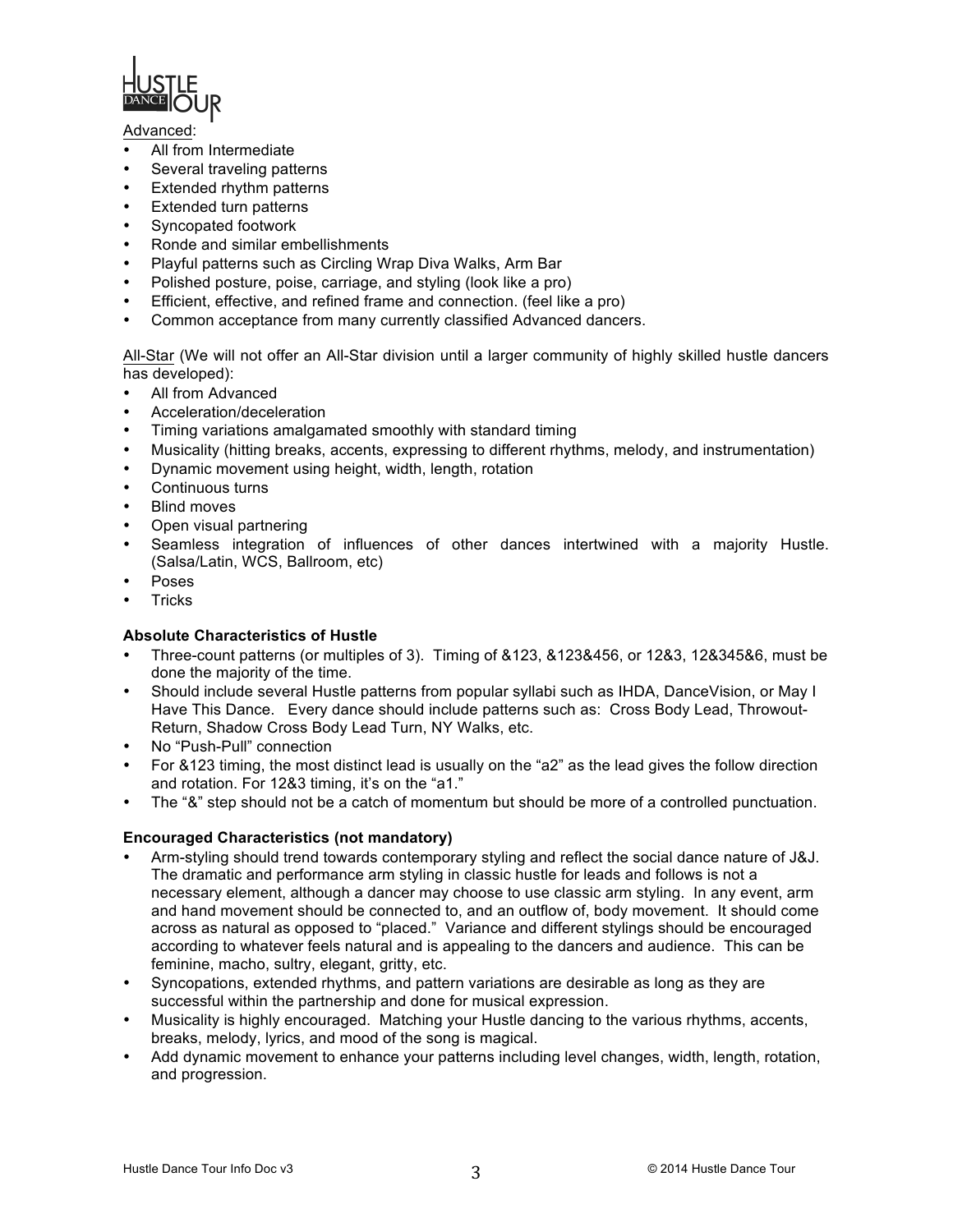

- As long as the dance uses Hustle as its basis, step patterns, styling and variations that incorporate other dances are allowed.
- While keeping the Absolute Characteristics and integrity of the dance, a highly-skilled Hustle dancer will be able to make the dance look different to different music such as disco, R&B, ballad, rap, jazz, latin, etc.
- Music, styles, and preferences evolve. We encourage Hustle to evolve and stay relevant and appealing to all generations. Nevertheless, there should be recognizable and logical evolution from past to present hustle styles instead of a wholesale change which may result in a totally different dance that loses most of the foundation of hustle. The best Hustle dancers, and Hustle instructors, will understand and be able to dance many iterations of Hustle, from the classic 70's style to whatever is most current, and all in between.

## **Syllabus**

There is no specific mandatory syllabus, but we encourage the use of industry standard syllabi such as IHDA (International Hustle Dance Association), Dance Vision, or May I Have This Dance.

#### **Competition Music**

# All Divisions

Should be mostly CONTEMPORARY. "Swustle" music is encouraged. Songs that would be considered excellent for contemporary West Coast Swing and still have the characteristic for Hustle should be played whenever possible. Classic music should only be played if each heat is allowed 3 songs and only a maximum of 1 of the 3 should be a classic song. Classic is defined as from the 1970's or 80's.

Newcomer or Novice Explicit steady beat. Between 100-112 bpm

Intermediate

Explicit or strongly-implicit steady beat. Musically interesting to listen and dance to via rhythms, accents, and mood. Between 100-118 bpm At least one slow and one fast.

## Advanced

Explicit or implicit steady beat. Musically interesting to listen and dance to via rhythms, accents, mood, breaks, and melody. Between 90 – 122 bpm At least one slow and one fast.

## All-Star/Pro

Explicit or implicit steady beat. Highly-recognizable songs can have some phrases of suspended beats or rhythm changes. Musically interesting to listen and dance to via rhythms, accents, mood, breaks, and melody. Between 90 (or slower!) – 125 bpm At least one slow and one fast.

#### **Judging Guidelines**

In order of importance, judges will score dancers based on:

- 1) Timing
- 2) Technique
- 3) Teamwork
- 4) Content
- 5) Entertainment